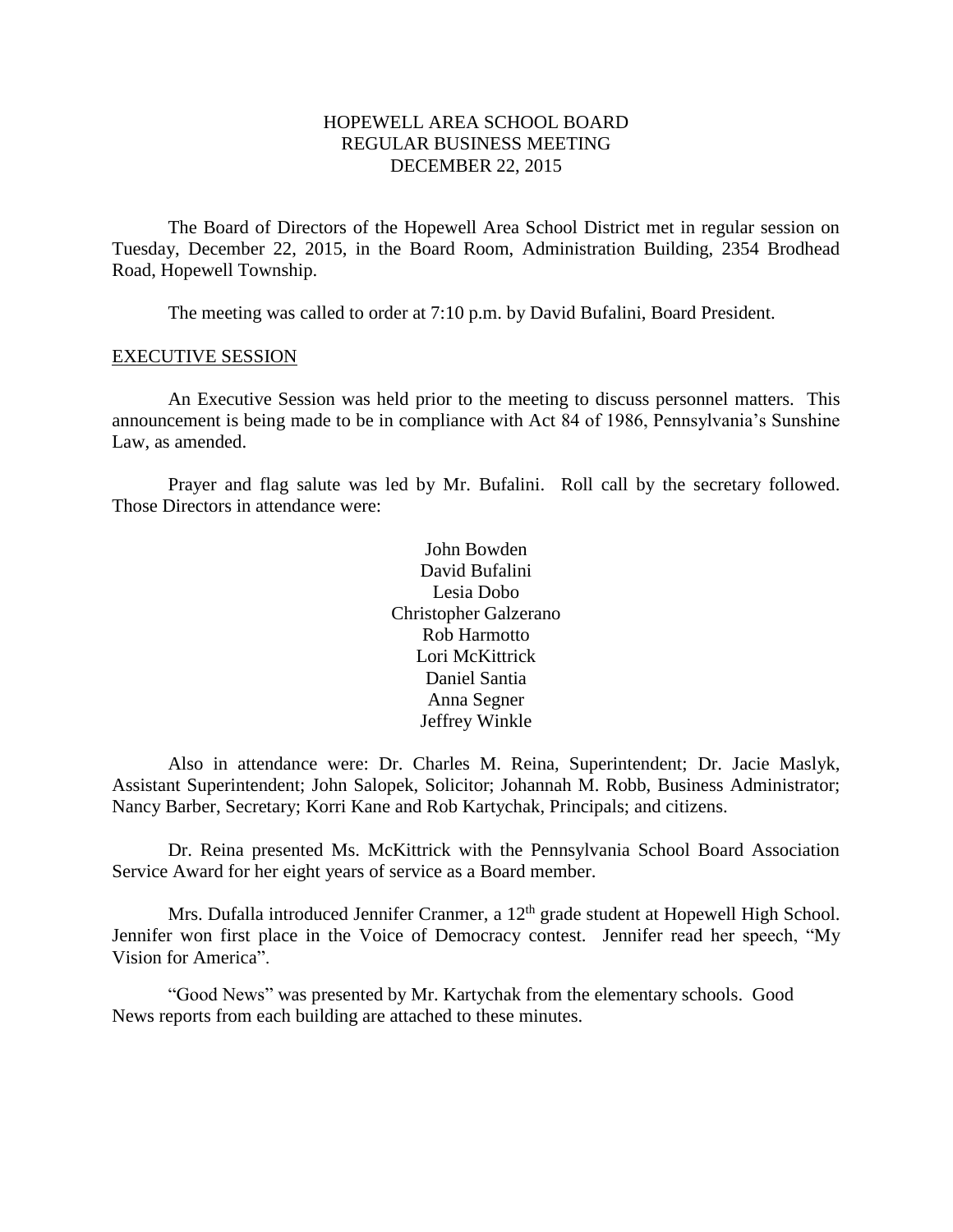Mr. Bufalini asked for approval of minutes.

# MOTION #1

By Jeff Winkle, seconded by John Bowden, to approve the November 24, 2015 Business Meeting minutes and the December 1, 2015 Reorganization Meeting minutes. MOTION carried unanimously by an affirmative vote of all Directors in attendance.

# APPROVAL OF GROUPED ITEMS

# MOTION #2

By Rob Harmotto, seconded by Anna Segner, to approve items (1) through (3) as presented in accordance with School Board's agreement for grouping items in a single motion. MOTION carried unanimously by an affirmative vote of all Directors in attendance.

# Tax Collectors' Report

1. Recommendation to accept report for taxes collected for the month of November 2015, as presented, and make said report a part of these minutes.

# Treasurer's Report

2. Recommendation to accept report of the Treasurer for the month of November 2015, as presented, and make said report a part of these minutes.

# Financial Statements

3. Recommendation to accept Financial Statements for the month of November 2015, as presented, and make said statements a part of these minutes.

At this point in the meeting, Dr. Reina and Mrs. Robb reviewed the agenda in its entirety.

# VISITOR'S COMMENTS

There were no visitors wishing to address the Board.

At this time Mr. Bufalini asked that Committee discussion and recommendations begin.

# **Education/Curriculum/Instruction by Lesia Dobo, Chair**

# MOTION #3

By Lesia Dobo, seconded by John Bowden, to adopt Findings of Fact and Conclusions of Law with respect to a disciplinary hearing involving MA. MOTION carried unanimously by an affirmative roll call vote of all Directors in attendance.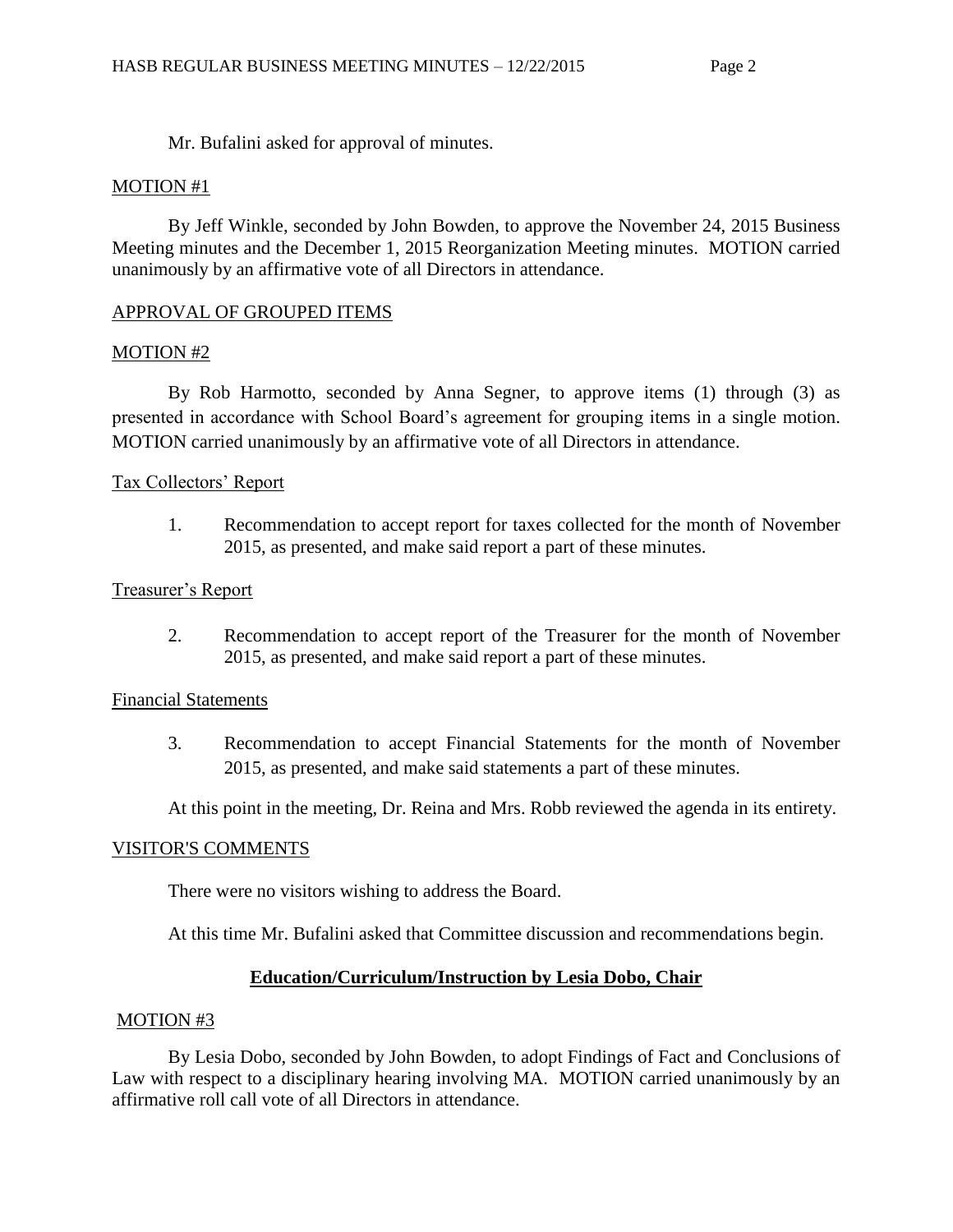### MOTION #4

By Lesia Dobo, seconded by Lori McKittrick, to approve the Independent Contractor Agreement for School-Based Peer Support Group for Grieving Children and Adolescents by and between the Hopewell Area School District and the Caring Foundation. MOTION carried unanimously by an affirmative vote of all Directors in attendance.

# MOTION #5

By Lesia Dobo, seconded by Chris Galzerano, to accept the proposal from the Delta-T Group to provide substitute nurses and paraprofessional on an as needed basis. MOTION carried unanimously by an affirmative vote of all Directors in attendance.

### MOTION #6

By Lesia Dobo, seconded by Chris Galzerano, to approve the Concurrent Enrollment Agreement by and between the Hopewell Area School District and Robert Morris University. MOTION carried unanimously by an affirmative vote of all Directors in attendance.

# **Buildings and Grounds by Anna Segner, Chair**

# APROVAL OF GROUPED ITEMS

### MOTION #7

By Anna Segner, seconded by Lesia Dobo, to approve items (1) and (2) as presented in accordance with School Board's agreement for grouping items in a single motion. MOTION carried unanimously by an affirmative vote of all Directors in attendance.

- 1. Proposal from Hopewell Girls Softball to build the dugouts at the Independence Elementary School softball fields.
- 2. Request of Hopewell Youth Baseball to use Gym A that the Junior High School December through February on Wednesday evenings from 8:00 until 9:30 p.m.

### MOTION #8

By Anna Segner, seconded by John Bowden, to approve the sale for scrap of the 1997 Chevrolet dump truck, VIN #1GBJK34F0VF053773. MOTION carried unanimously by an affirmative vote of all Directors in attendance.

# MOTION #9

Anna Segner, seconded by Daniel Santia, to approve the Winter/Spring pool schedule. MOTION carried unanimously by an affirmative vote of all Directors in attendance.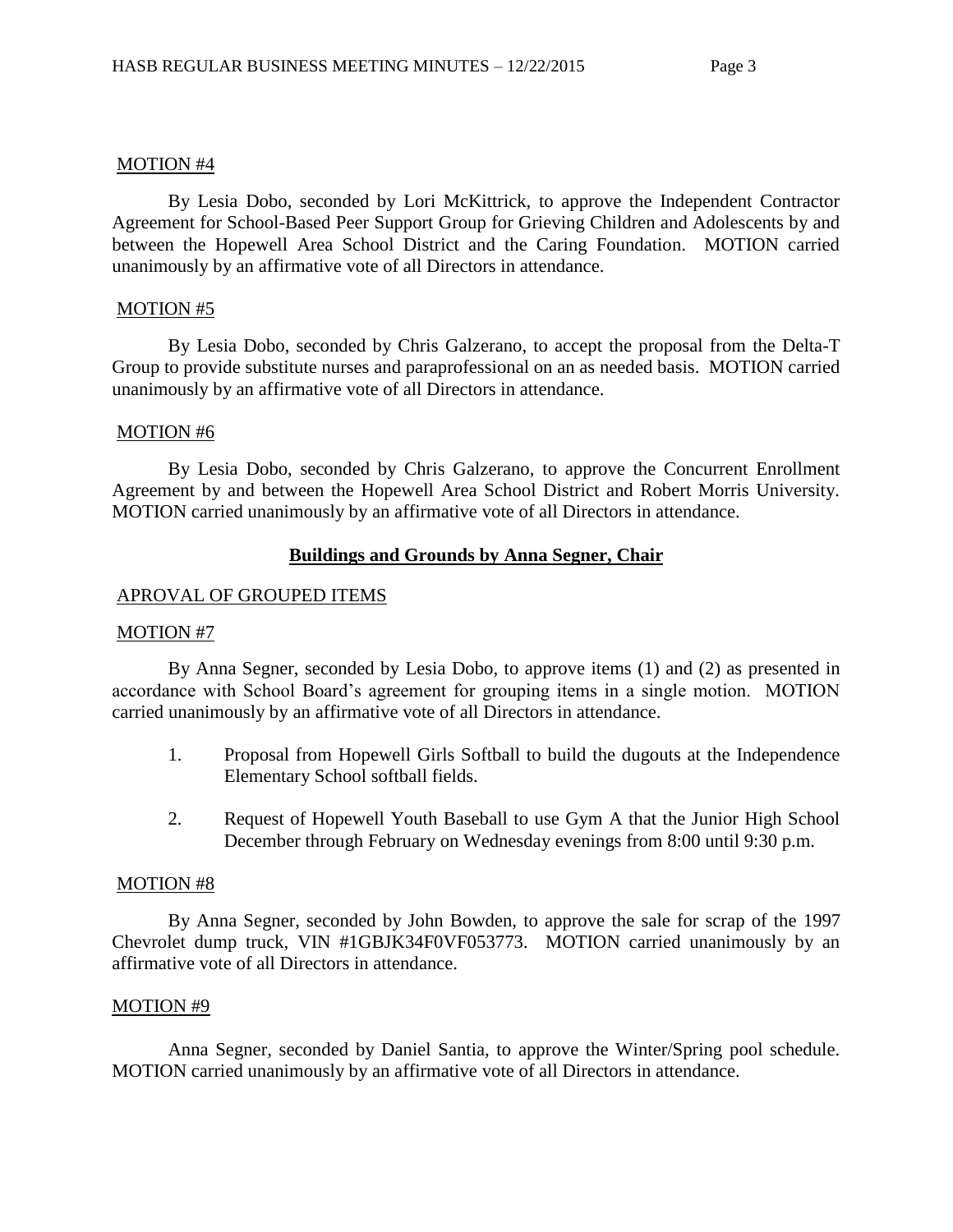# **Finance and Budget by John Bowden, Chair**

### APROVAL OF GROUPED ITEMS

### MOTION #10

By John Bowden, seconded by Jeff Winkle, to approve items (1) through (3) as presented in accordance with School Board's agreement for grouping items in a single motion. MOTION carried unanimously by an affirmative vote of all Directors in attendance.

- 1. Appointment of Diane Palsa as Delinquent Real Estate Tax Collector for Hopewell Township for 2015 school taxes for period December 31, 2015 through April 15, 2016
- 2. Appointment of Mary Ellen Oros as Delinquent Real Estate Tax Collector for Independence Township for 2015 school taxes for period December 31, 2015 through April 15, 2016.
- 3. Appointment of Pam Petrella as Delinquent Real Estate Tax Collector for Raccoon Township for 2015 school taxes for period December 31, 2015 through April 15, 2016.

### APROVAL OF GROUPED ITEMS

### MOTION #11

By John Bowden, seconded by Jeff Winkle to approve items (1) through (3) and to ratify item (4) as presented in accordance with School Board's agreement for grouping items in a single motion. MOTION carried unanimously by an affirmative roll call vote of all Directors in attendance.

- 1. General Fund List of Bills in the amount of \$250,860.41.
- 2. Cafeteria Fund payments in the amount of \$93,190.14.
- 3. Capital Reserve Fund payments in the amount of \$49,030.67.
- 4. General Fund payments in the amount of \$1,976,266.13.

### MOTION #12

By John Bowden, seconded by Jeff Winkle, to approve Resolution #13-2015, a Resolution of the Board of Directors of the Hopewell Area School District, certifying that the District will not raise the rate of any tax for the support of the public schools for the following fiscal year by more than its index, which for the 2016-2017 school year is 3.2%. MOTION carried unanimously by an affirmative roll call vote of all Directors in attendance.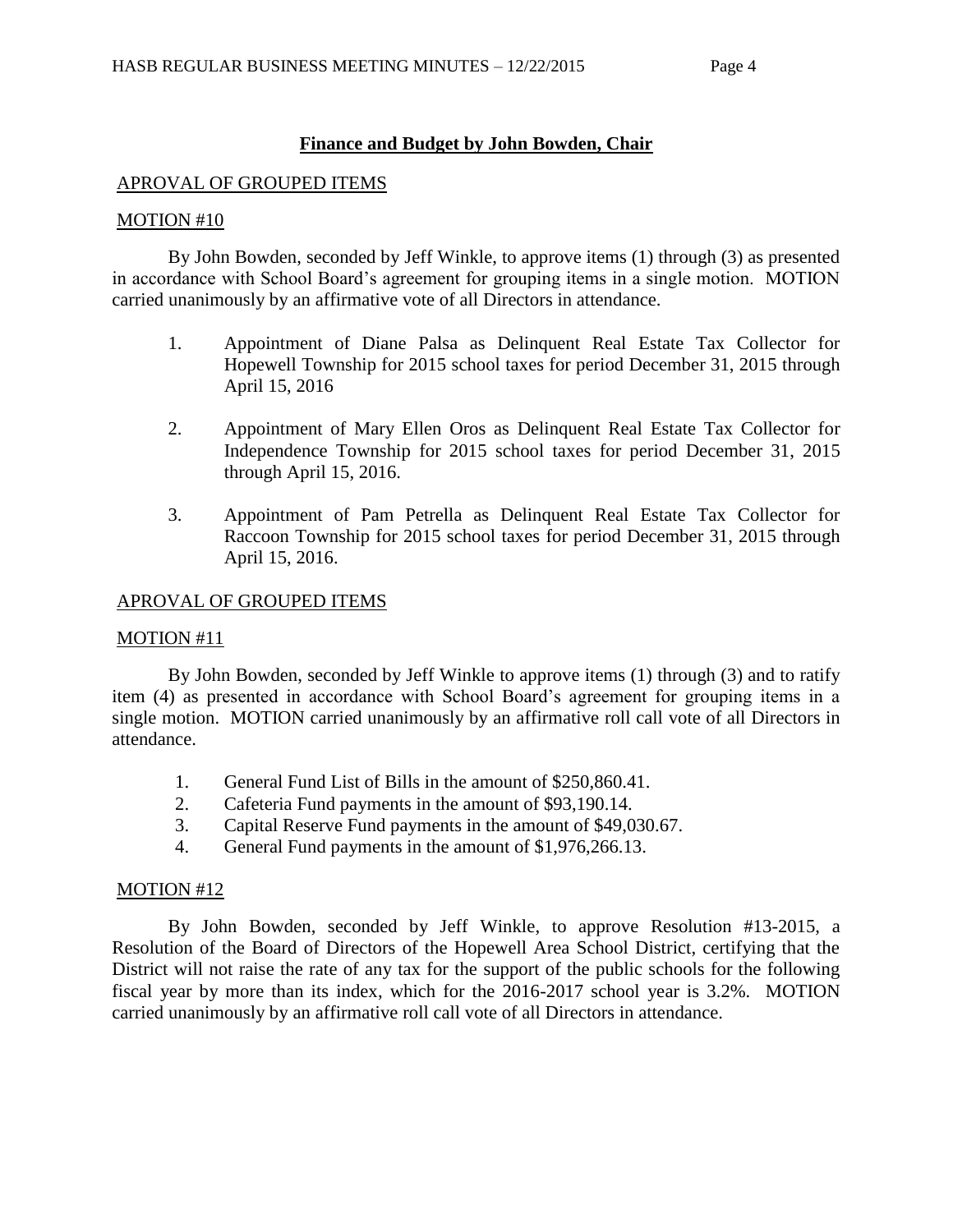### **Personnel by Mr. Harmotto, Chair**

#### MOTION #13

By Rob Harmotto, seconded by John Bowden, to approve the Contract for Professional Services with Pennsylvania School Boards Association for a Superintendent search. MOTION carried unanimously by an affirmative vote of all Directors in attendance.

#### MOTION #14

By Rob Harmotto, seconded by Daniel Santia, to accept the resignation for retirement of Debra Shaffer, Family and Consumer Science Teacher at Hopewell Junior High School, effective January 15, 2016. MOTION carried unanimously by an affirmative vote of all Directors in attendance.

#### APROVAL OF GROUPED ITEMS

#### MOTION #15

By Rob Harmotto, seconded by Lesia Dobo to approve items (1) through (4) as presented in accordance with School Board's agreement for grouping items in a single motion. MOTION carried unanimously by an affirmative vote of all Directors in attendance.

- 1. Resignation of Karen Gartley as Kindergarten Department Chair.
- 2. Resignation of Jonathan Jones as head boys' volleyball coach and  $3<sup>rd</sup>$  assistant girls' volleyball coach, effective December 22, 2015.
- 3. Resignation for retirement of Paul Kisucky, 4 hour cleaning person, effective December 31, 2015.
- 4. Resignation for retirement of Paul Kisucky, bus driver, effective December 31, 2015.

#### MOTION #16

By Rob Harmotto, seconded by John Bowden, to approve the employment of Holly MacBeth as a temporary special education aide at Margaret Ross Elementary School, effective December 21, 2015. MOTION carried unanimously by an affirmative vote of all Directors in attendance.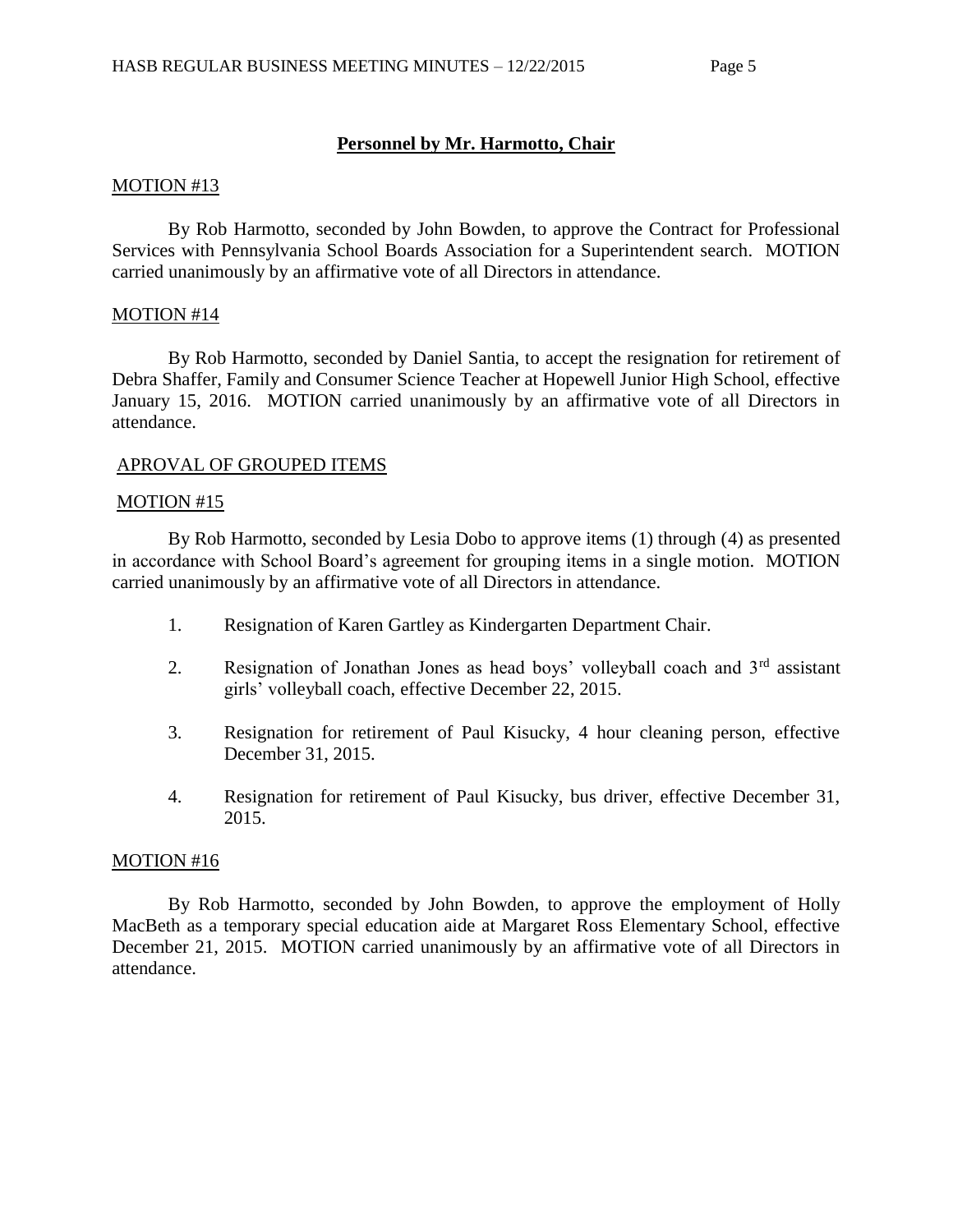### APROVAL OF GROUPED ITEMS

#### MOTION #17

By Rob Harmotto, seconded by Lori McKittrick, to approve items (1) and (2) as presented in accordance with School Board's agreement for grouping items in a single motion. MOTION carried unanimously by an affirmative vote of all Directors in attendance.

- 1. Appointment of Chad Toporski as co-sponsor of Stage Crew, effective January 4, 2016.
- 2. Appointment of Ronda Sensky as a volunteer gymnastics coach, effective December 22, 2015.

#### MOTION #18

By Rob Harmotto, seconded by Daniel Santia, to approve the substitute personnel rosters. MOTION carried unanimously by an affirmative vote of all Directors in attendance.

### **Transportation by Mr. Santia, Chair**

#### MOTION #19

By Daniel Santia, seconded by Lori McKittrick to approve participation in the Western Pennsylvania Gasoline/Diesel Purchasing Consortium for the 2016-2017 school year MOTION carried unanimously by an affirmative vote of all Directors in attendance.

### Superintendent's Report

Dr. Reina wished everyone a Merry Christmas and Happy New Year and thanked the Board for their hard work and dedication to the students and Hopewell community throughout the year.

### Solicitor's Report

Nothing to report.

### Unfinished Business

John Bowden asked about the status of the state budget and where the District stood with respect to our finances. Mrs. Robb explained that the District's cash flow was currently stable. She stated that she will keep the board informed as to the District's bank balances if the legislature does not approve a budget soon.